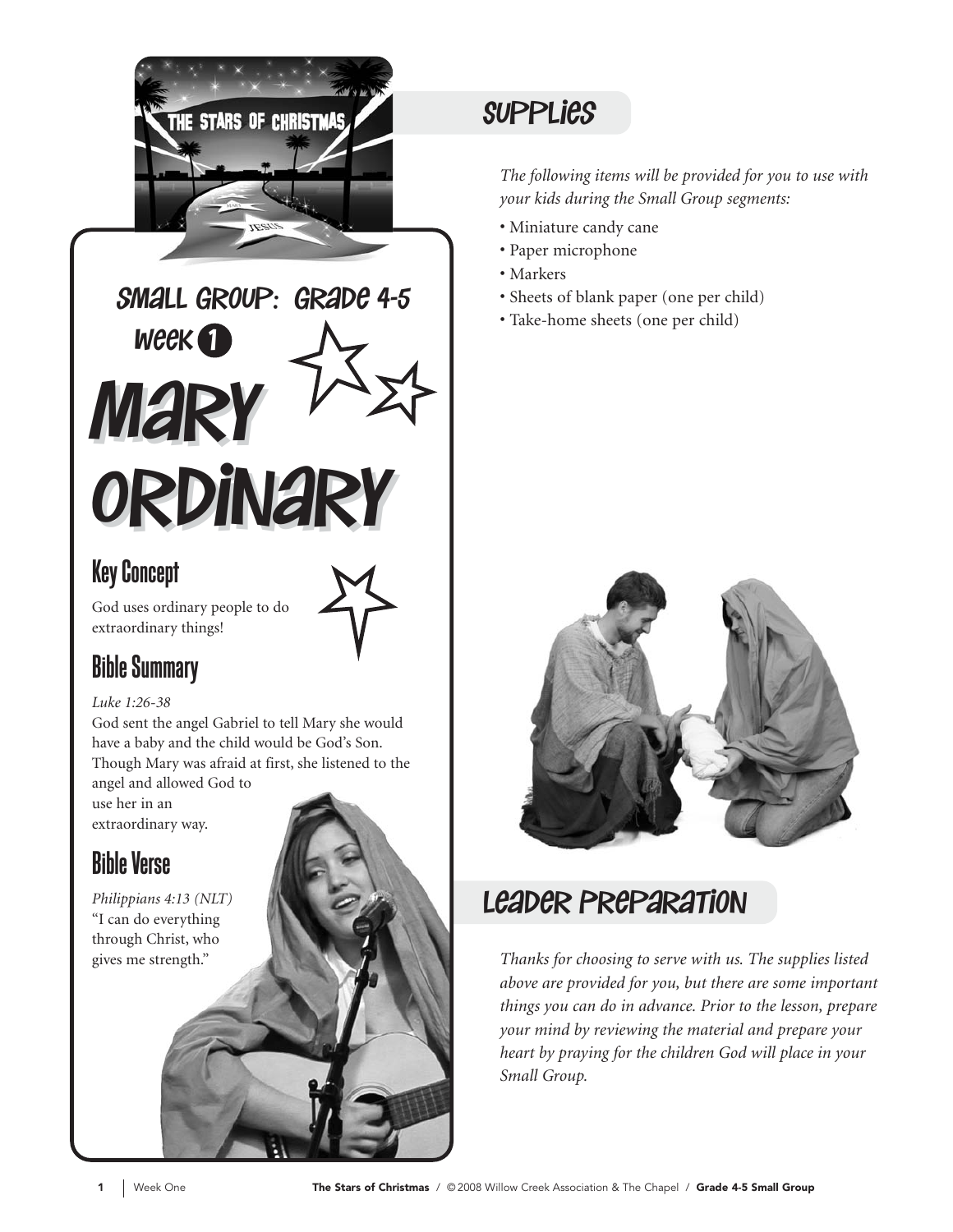## Small Group connection

*This short connection time happens right after the Welcome and Introduction. When instructed, turn to your Small Group and engage them in conversation. The goal is to make sure everyone feels comfortable and welcome. You will pass around the candy cane to help control which child talks. Be sure everyone gets a chance to share. Keep an eye on the countdown video, which will signal when it's time to refocus on the Teacher. Don't waste any time moving your Small Group; simply stay seated in the Large Group area.*

LEADER: I am so glad you are all here! Today, I brought a candy cane with me. We're not going to eat it, but we are going to pass it around the circle. When it's your turn to hold the candy cane, you can tell us your name and the Christmas present you most want this year!

When we're finished here, we are going to learn about an ordinary person who did something really great—or extraordinary!

## Small Group Sharing

*This sharing time happens right after the Teacher's Personal Application Story. When instructed, turn again to your Small Group. This time, ask them to share their personal stories. Give as many children as possible a chance to share. Keep an eye on the countdown video, which will signal when it's time to refocus on the Teacher.*

LEADER: Do you remember what the tag on the gift said? [Kids respond.] It said, "God uses ordinary people to do extraordinary things." What do you think that means? [Kids respond.] Those are great answers! Ordinary people doing extraordinary things means everyday, average, normal people doing really big, incredible, amazing things. Can you think of a time you did something extraordinary? Maybe you scored the winning goal at your soccer game, or maybe you painted a beautiful picture, or maybe finished all of your homework without being asked. God helps all of us do extraordinary things!

In just a few minutes we are going to see a very special girl being interviewed on the red carpet. She is going to talk about an extraordinary thing she did with God's help. Right now, I'm going to interview you on

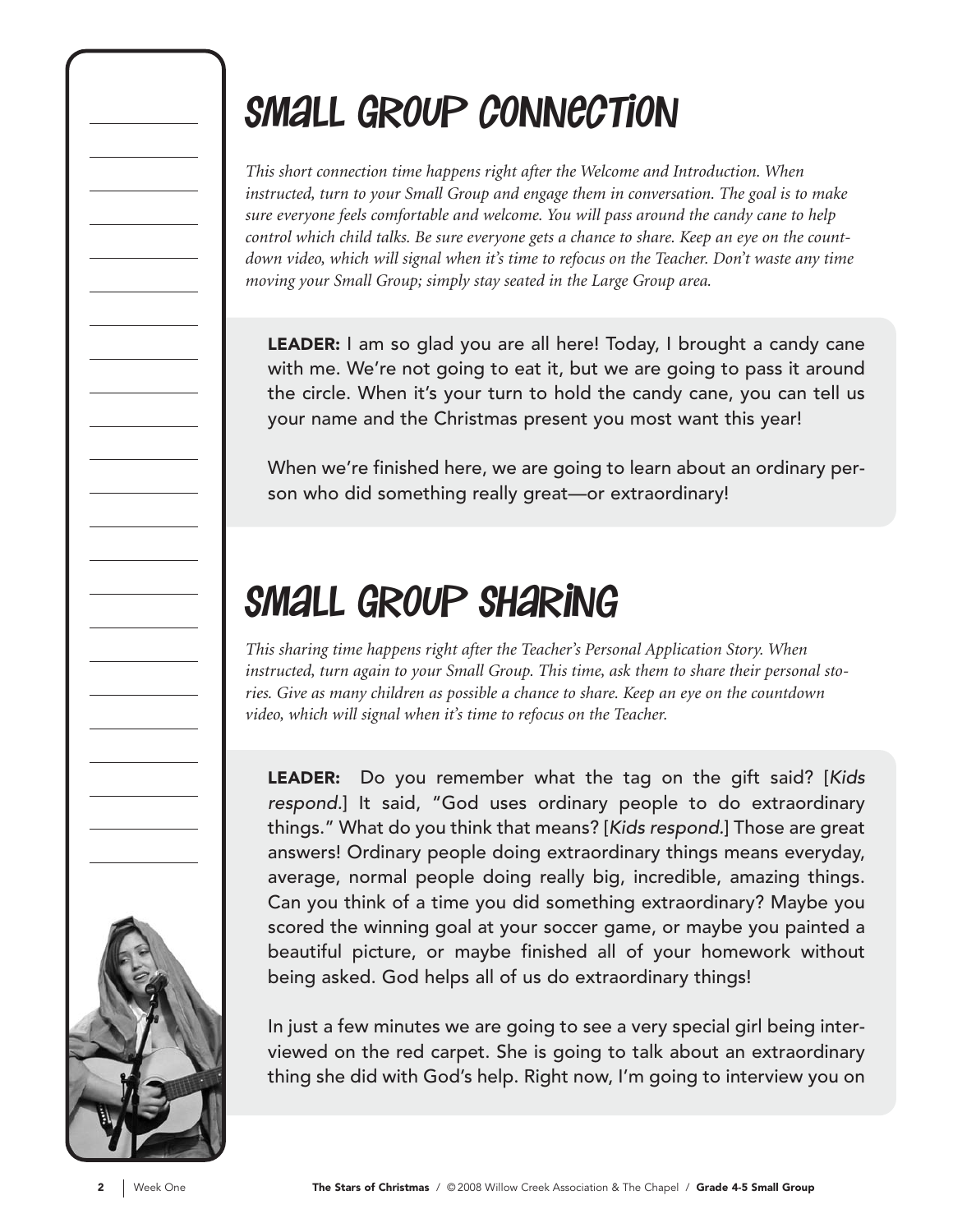the red carpet. [Take out the paper microphone.] When I hold the microphone up to you, tell me about a time you did something really extraordinary! [Allow kids to share, one at a time.]

## SMALL GROUP ACTIVITY

*This activity time happens at the end of the Large Group teaching. If your Small Group has a designated seating area somewhere else in the room, move them now. If not, simply stay seated together in the Large Group area.*

*The following activities will engage your group for 10-15 minutes. It's okay if you don't complete every activity; the priority is helping your kids process and apply what they learned today. Parents will pick up their children from your group at the end of the class.*

#### >> Review Questions

LEADER: Today we saw how an ordinary girl did something extraordinary with God's help. God chose Mary to be the mother of Jesus, God's Son! Mary was just an ordinary person—a young girl—and yet God chose her for an extraordinary job. I'm going to ask you some questions from the story. If you know the answer, you can jump to your feet and tell it to me. Are you ready?

- 1. What was the name of the young girl in the story? (Mary.)
- 2. True or False: Mary grew up as a peasant girl. (True.)
- 3. What was the name of the man Mary was going to marry? (Joseph.)
- 4. What made Mary extraordinary? (Her love and devotion to God.)
- 5. Who told Mary she was going to have a son? (An angel named Gabriel.)
- 6. How do you think Mary felt when she saw the angel? (Afraid.)
- 7. How do you think you would feel if you saw an angel? (Encourage kids to give their own answers.)
- 8. True or False: When Mary heard the news that she was going to be Jesus' mother, she screamed and ran away. (False.)
- 9. What did Mary do when she heard the news? (She did what God asked her to do.)

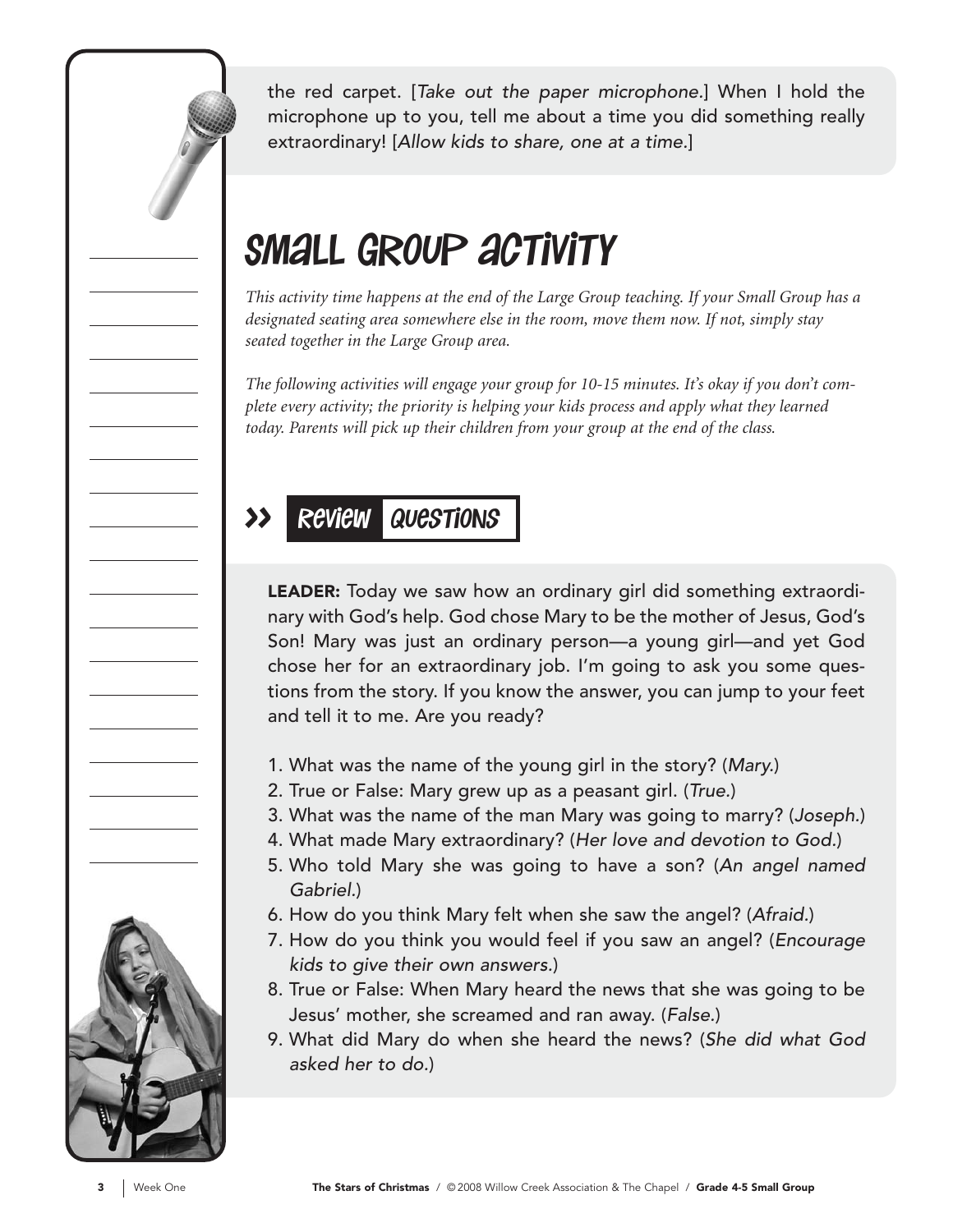That's an extraordinary thing Mary did. Even though she was afraid, she trusted God and obeyed what He asked her to do. Let's practice saying our Bible verse together. [Repeat the verse aloud with the kids several times.]

"I can do everything through Christ, who gives me strength." Philippians 4:13

#### >> comic strip activity

LEADER: [Hold up a piece of blank paper.] This week we can do extraordinary things with God's help. Watch as I fold this paper into four squares. [Fold the paper in half width-wise, and then again length-wise. Unfold it and show the four squares.] I'm going to give you each a piece of paper to fold, because we are going to make comic strips! [Give each child a piece of blank paper and encourage them to fold it.] This week, you can do extraordinary things at home, at school, at church, while you are playing sports, or even while you are practicing your instrument. Maybe you can eat lunch with a kid who doesn't have anyone to eat lunch with, or maybe you can tell the truth to your parents when it's really hard to do it.

Turn your paper like this. [Turn the paper to a landscape orientation.] With the markers, make a comic strip by drawing a picture in each box that tells the story of you doing something extraordinary this week. For example: if you want to do something extraordinary at school, you could draw a picture in the first box of yourself praying and asking God for strength. In the second box, you could draw a picture of yourself at school with a friend who is teasing you. In the third box, you could draw a picture of yourself thinking about what to do, and in the fourth box, you could draw a picture of yourself giving your friend a hug instead of teasing him or her back. That would be an extraordinary thing for you to do! [Encourage children to draw their comic strips and ask them to discuss their pictures.]

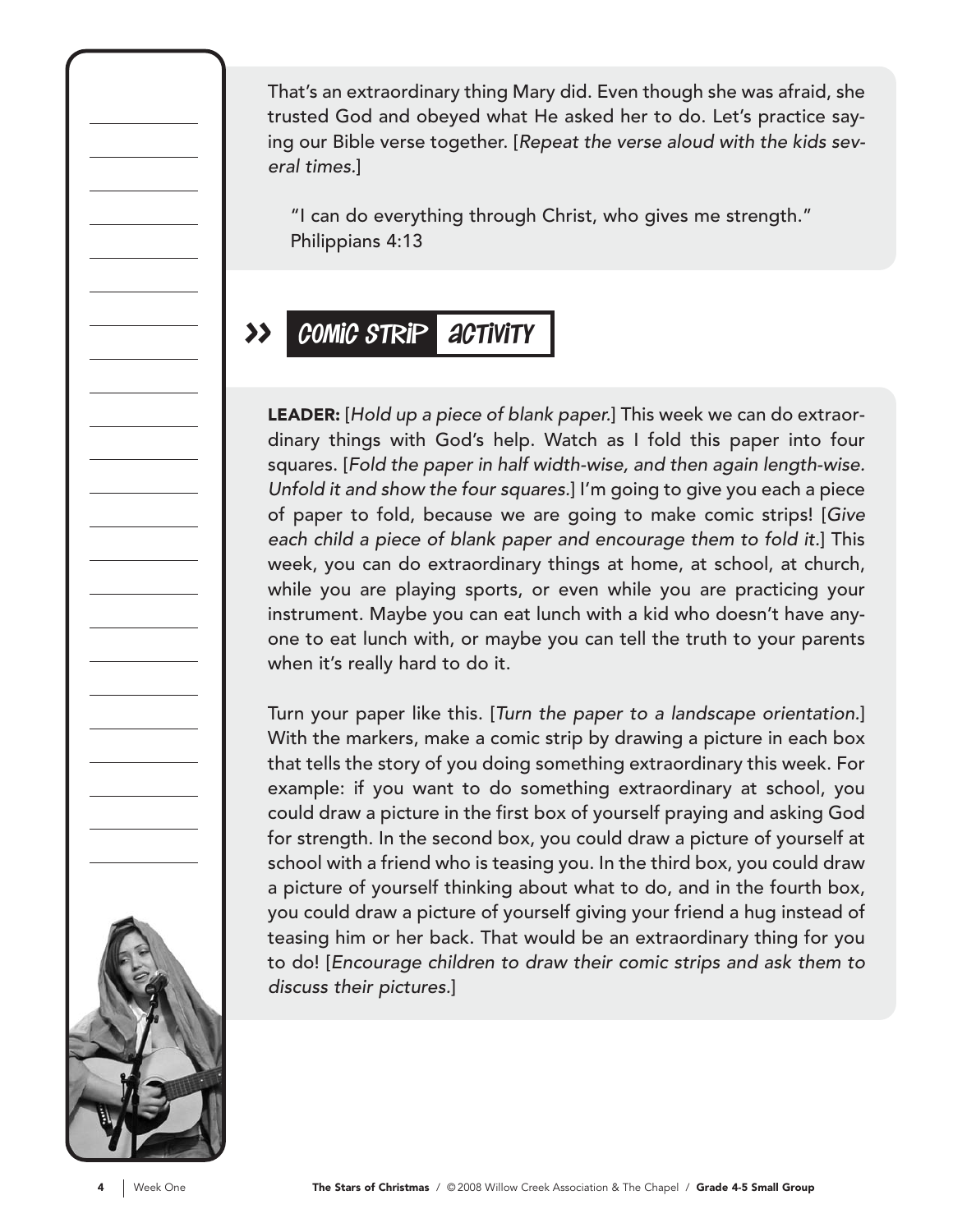## closing prayer

*End your time by praying for the children in your Small Group. You can simply pray the prayer below or ask the children for specific prayer requests.*

LEADER: Dear God, thank You for giving Mary the strength to do something very extraordinary. We are thankful for the Christmas story and that You sent Your Son, Jesus. Please give us strength this week to do great things for You. Thank You, God. In Jesus' Name we pray, Amen.

*Give each child a take-home sheet and continue to engage them in conversation until their parents arrive.*